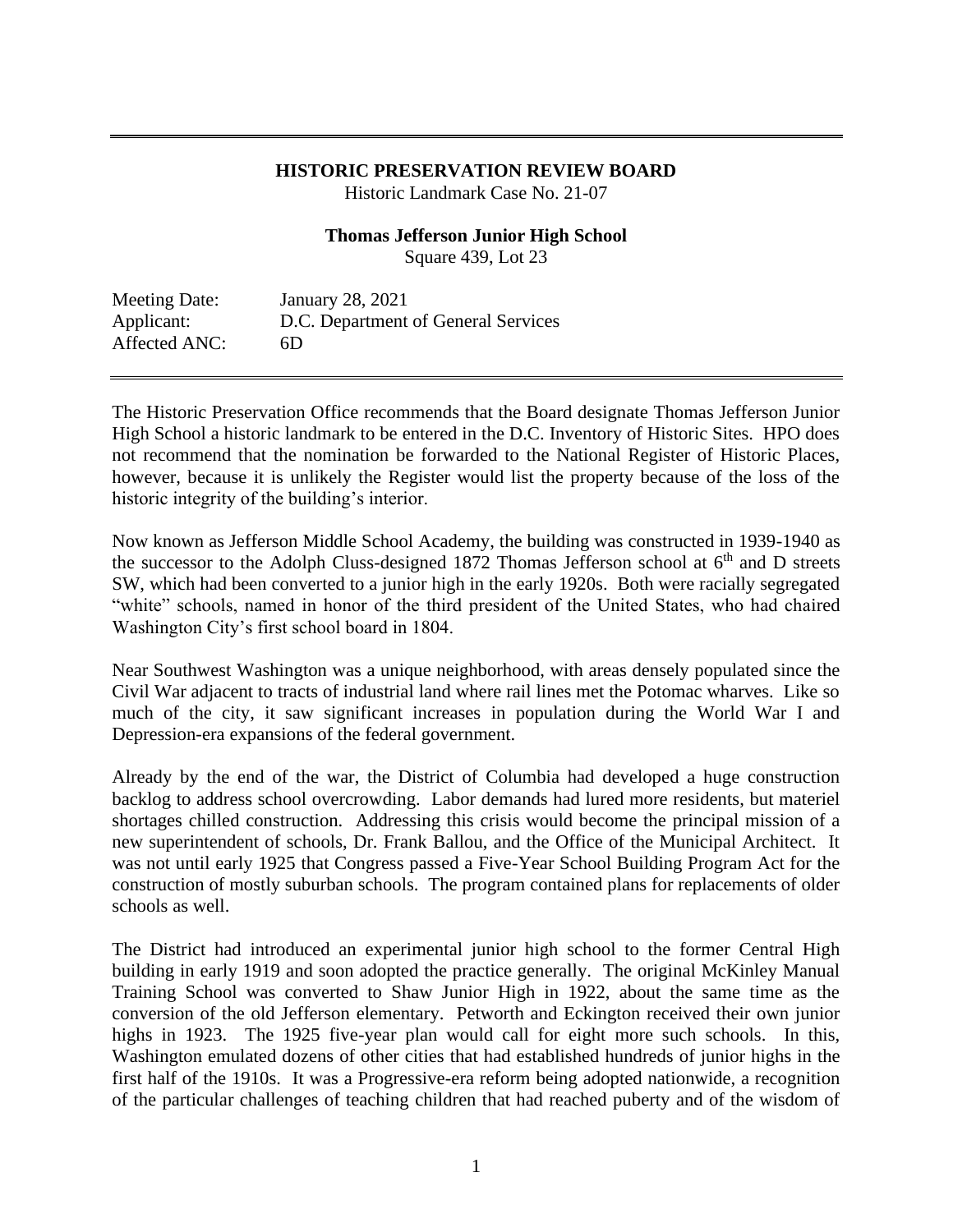holding back the ninth-graders from immersion among older students. Junior highs such as Jefferson incorporated shops for vocational training, giving them the ability to set students on academic or vocational tracks early—often useful, but also a fraught proposition. In Washington, at least, the impetus behind junior highs was as much overcrowding as pedagogy. They relieved congestion in neighborhood schools by skimming off the higher grades from several, and putting the pupils into a new, centralized facility without having to disrupt and expand each of the elementary schools.

Replacement of the first Thomas Jefferson Junior High took a back seat to the provision of most of the suburban facilities, a sore spot for the Southwest Citizens' Association, which campaigned for the new school since early 1925. It had been expanded to a junior high only with the addition of "portable" classrooms. The Depression brought federal funding for a variety of local public facilities, but it also strained fiscal resources while attracting still more children of government workers. It was only at the end of the interwar period—a decade past the initial five years of the five-year building program—that the new Jefferson was completed. In fact, it was among the last of the program's projects.

The new Thomas Jefferson Junior High School was designed by the Office of the Municipal Architect led by Nathan C. Wyeth. Wyeth continued the predominantly Colonial Revival mode of his predecessor, Albert Harris, as the style was favored by the U.S. Commission of Fine Arts as suitably domestic in scale and expression for compatibility with most residential neighborhoods. Wyeth would soon turn to streamlined Moderne expressions, for both aesthetic and cost reasons. Constructed on two condemned blocks consisting partly of industrial land, the T-shaped Jefferson faced H Street and the recreation center to the north—completed in 1944, after the Southwest Citizens' Association fought off a government warehouse. Plainly influenced by colonial Tidewater architecture, the school's main bar is organized in a five-part plan, with a nine-bay, hip-roofed central block surmounted by a frame cupola and distinguished by an engaged portico of limestone piers and a cornice and quoins of the same material. The building was equipped with a gymnasium and a separate auditorium, as well as a library in the easternmost section that served as the neighborhood's public library branch for more than 24 years. The school also served as the meeting place for the Citizens' Association.

## **Designation criteria**

Thomas Jefferson Junior High School is old enough to have allowed sufficient time to have passed to evaluate the property in its historic context. Indeed, a public schools survey performed that function a couple of decades ago, and a follow-up multiple-property thematic document suggested that nearly all pre-1961 schools that retain sufficient integrity may be eligible for designation. The multiple-property document *Public School Buildings of Washington, D.C., 1862-1960* places Jefferson within a school period and subtype "The Office of the Municipal Architect, Nathan C. Wyeth, 1934-46." The registration requirements for this subtype include, in part:

[T]hey must be representative of the design concepts of Nathan C. Wyeth, the third Municipal Architect. They should demonstrate his development of Harris'[s] Colonial Revival junior high school, high school, and extensible designs as well as